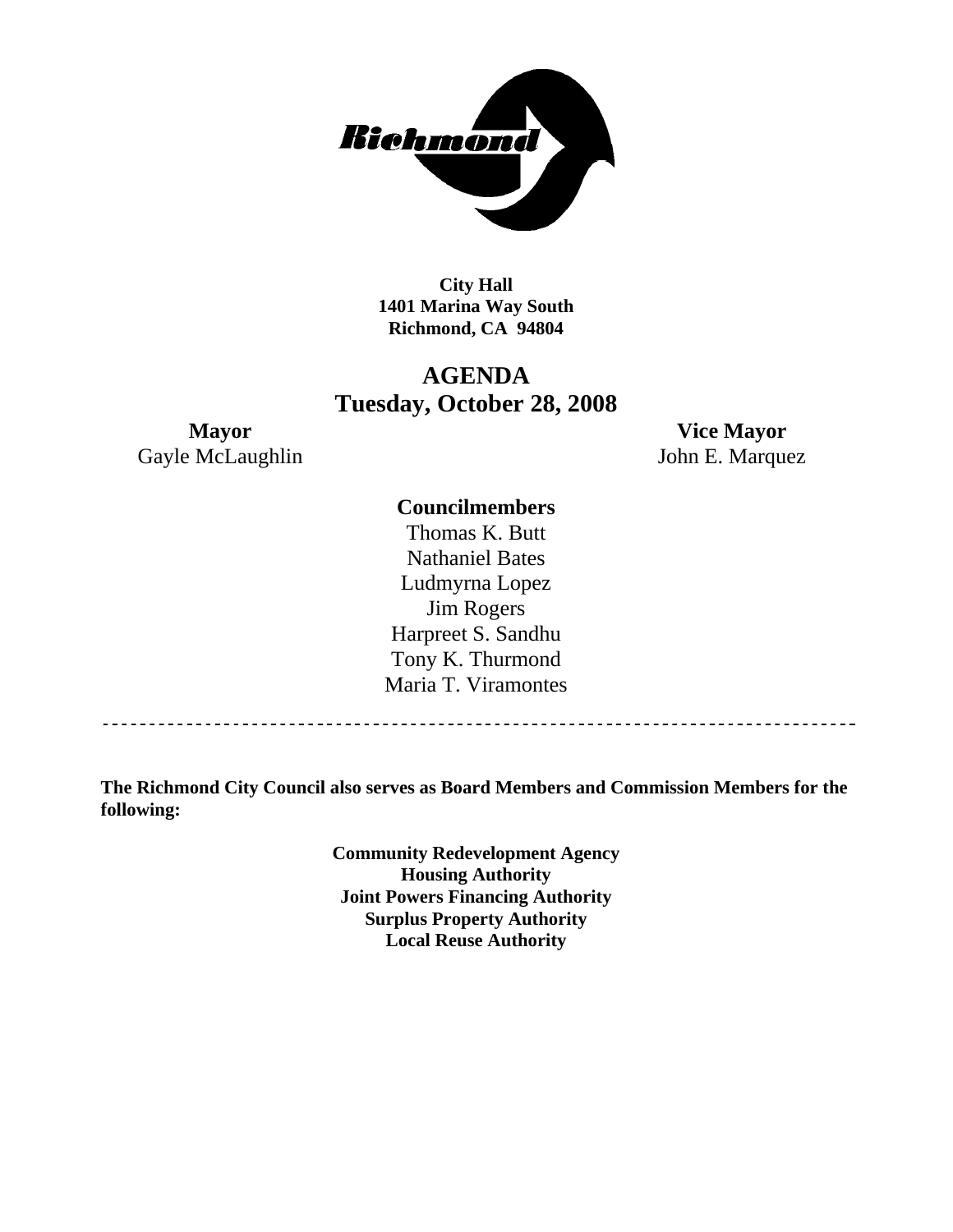# **MEETING PROCEDURES**

The City of Richmond encourages community participation at its City Council meetings and has established procedures that are intended to accommodate public input in a timely and time-sensitive way. As a courtesy to all members of the public who wish to participate in City Council meetings, please observe the following procedures:

**PUBLIC COMMENT ON AGENDA ITEMS:** Anyone who desires to address the City Council on items appearing on the agenda must complete and file a pink speaker's card with the City Clerk **prior** to the City Council's consideration of the item. Once the City Clerk has announced the item and discussion has commenced, no person shall be permitted to speak on the item other than those persons who have submitted their names to the City Clerk. Your name will be called when the item is announced for discussion. **Each speaker will be allowed TWO (2) MINUTES to address the City Council on NON-PUBLIC HEARING items listed on the agenda.** 

**OPEN FORUM FOR PUBLIC COMMENT:** Individuals who would like to address the City Council on matters not listed on the agenda or on **Presentations, Proclamations and Commendations, Report from the City Attorney, or Reports of Officers** may do so under Open Forum. All speakers must complete and file a pink speaker's card with the City Clerk **prior** to the commencement of Open Forum. **The amount of time allotted to individual speakers shall be determined based on the number of persons requesting to speak during this item. The time allocation for each speaker will be as follows: 15 or fewer speakers, a maximum of 2 minutes; 16 to 24 speakers, a maximum of 1 and one-half minutes; and 25 or more speakers, a maximum of 1 minute.** 

### **SPEAKERS ARE REQUESTED TO OCCUPY THE RESERVED SEATS IN THE FRONT ROW BEHIND THE SPEAKER'S PODIUM AS THEIR NAME IS ANNOUNCED BY THE CITY CLERK.**

**CONSENT CALENDAR:** Consent Calendar items are considered routine and will be enacted, approved or adopted by one motion unless a request for removal for discussion or explanation is received from the audience or the City Council. A member of the audience requesting to remove an item from the Consent Calendar must complete and file a speaker's card with the City Clerk **prior to the City Council's consideration of Item C, Agenda Review.** An item removed from the Consent Calendar may be placed anywhere on the agenda following the City Council's agenda review.

*The City Council's adopted Rules of Procedure recognize that debate on policy is healthy; debate on personalities is not. The Chairperson has the right and obligation to cut off discussion that is too personal, too loud, or too crude.* 

**\*\*\*\*\*\*\*\*\*\*\*\*\*\*\*\*\*\*\*\*\*\*\*\*\*\*\*\*\*\*\*\*\*\*\*\*\*\*\*\*\*\*\*\*\*\*\*\*\*\*\*\*\*\*\*\*\*\***

# **EVENING OPEN SESSION**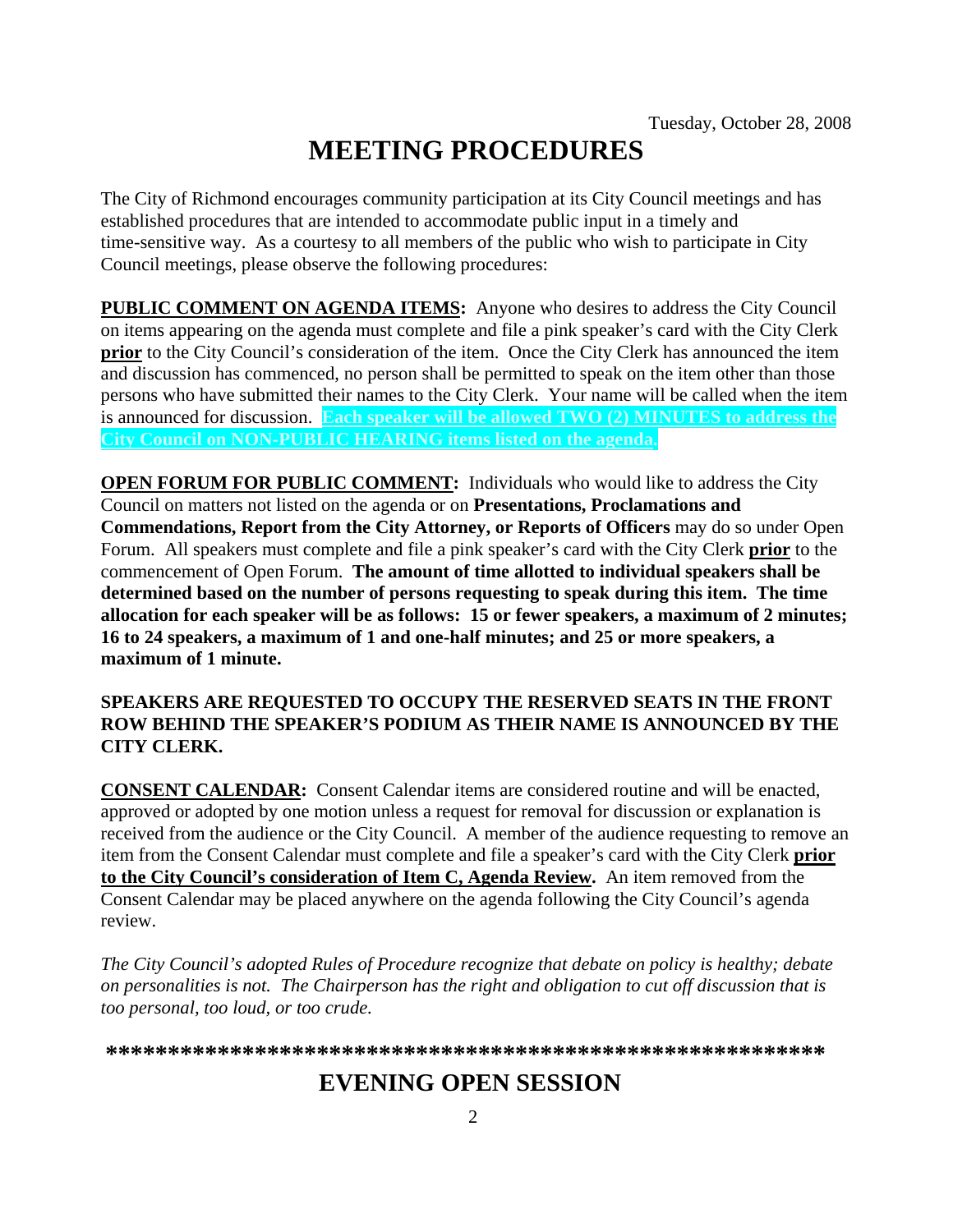Tuesday, October 28, 2008

5:00 p.m.

# **A. ROLL CALL**

# **B. PUBLIC COMMENT**

### **C. ADJOURN TO CLOSED SESSION**

# **CLOSED SESSION**

#### Shimada Room of City Hall

### **A. CITY COUNCIL**

**A-1.** CONFERENCE WITH REAL PROPERTY NEGOTIATOR (Government Code Section 54956.8):

> Property: 1320 Canal Boulevard, Richmond, CA 94804 Agency Negotiator: Jim Matzorkis Negotiating Parties: City of Richmond and Auto Warehousing Co. Negotiations: Price and Terms of Payment

#### **B. REDEVELOPMENT AGENCY**

**B-1.** CONFERENCE WITH LEGAL COUNSEL - ANTICIPATED LITIGATION (Initiation of litigation pursuant to Subdivision (c) of Section 54956.9):

One Case

# **RICHMOND COMMUNITY REDEVELOPMENT AGENCY**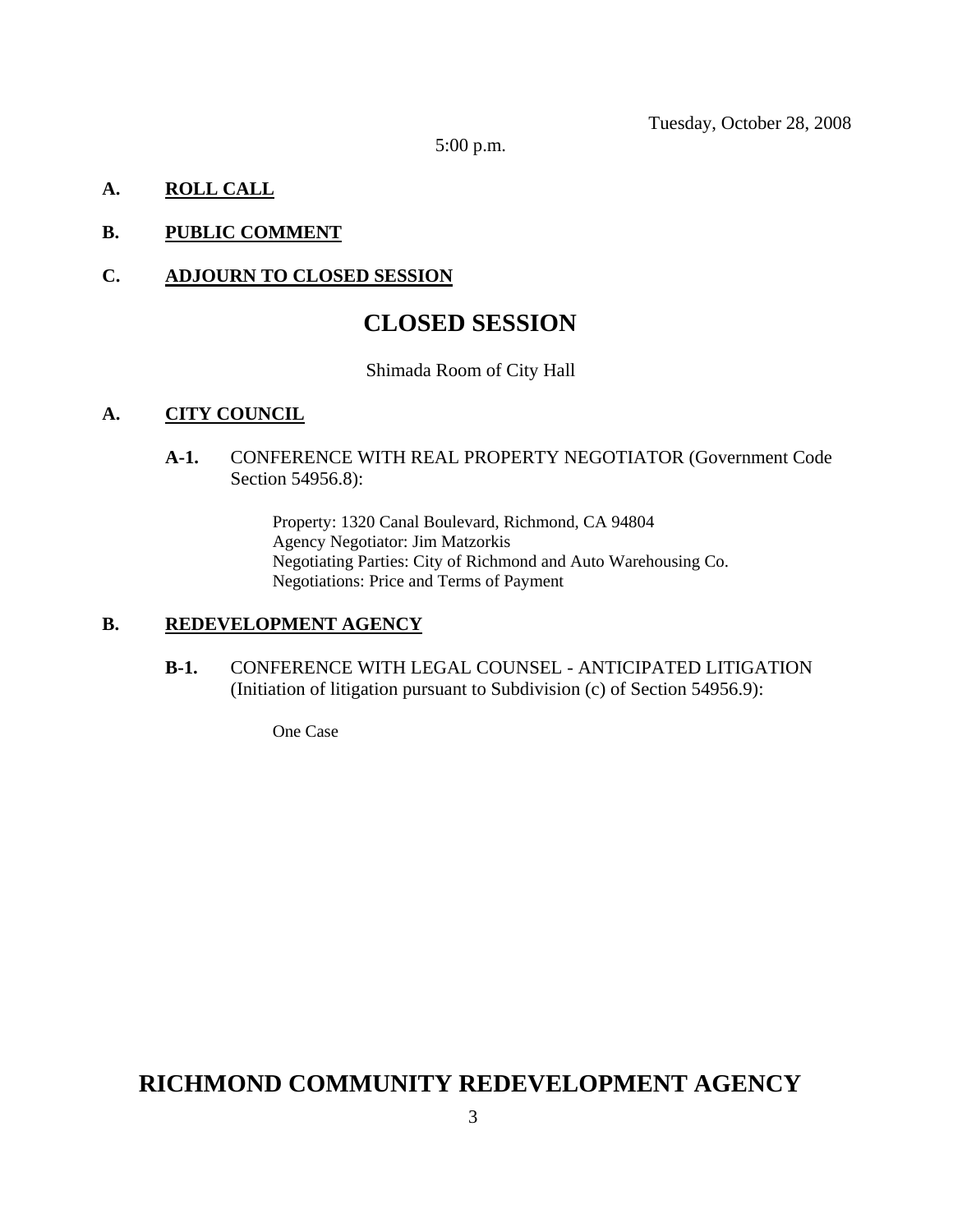6:00 p.m.

# **A. ROLL CALL**

# **B. STATEMENT OF CONFLICT OF INTEREST**

### **C. OPEN FORUM FOR PUBLIC COMMENT**

# **D. CONSENT CALENDAR**

- **D-1.** ADOPT a resolution approving an amendment to the contract with Richmond Main Street Initiative, Inc. (RMSI) for program management services, increasing the contract amount by \$96,500, from \$112,500 to \$209,000, and extending the term to June 30, 2009 (The Finance Committee reviewed this item at its October 17, 2008, meeting and forwarded it to the Agency Board as there was no quorum present.) - Richmond Community Redevelopment Agency (Steve Duran / Thomas Mills 307-8140).
- **D-2.** APPROVE minutes of the Regular Meeting held on October 7, 2008 City Clerk's Office (Diane Holmes - 620-6513).

# **E. ADJOURNMENT**

**\*\*\*\*\*\*\*\*\*\*\*\*\*\*\*\*\*\*\*\*\*\*\*\*\*\*\*\*\*\*\*\*\*\*\*\*\*\*\*\*\*\*\*\*\*\*\*\*\*\*\*\*\*\*\*\*\*\*\***

# **SPECIAL JOINT MEETING OF THE RICHMOND COMMUNITY REDEVELOPMENT AGENCY/CITY COUNCIL**

6:05 p.m.

**A. ROLL CALL**

# **B. STATEMENT OF CONFLICT OF INTEREST**

# **C. PUBLIC HEARING**

**C-1.** HOLD a Joint Richmond City Council and Richmond Community Redevelopment Agency Board public hearing per 42.U.S.C.5304(a)(2) to receive testimony regarding a Neighborhood Stabilization Program application substantially amending the 2008-2009 Annual Consolidated Action Plan; and ADOPT the following:

1. A City Council Resolution approving the Substantial Amendment to the Annual 2008-2009 Consolidated Action Plan in an amount not to exceed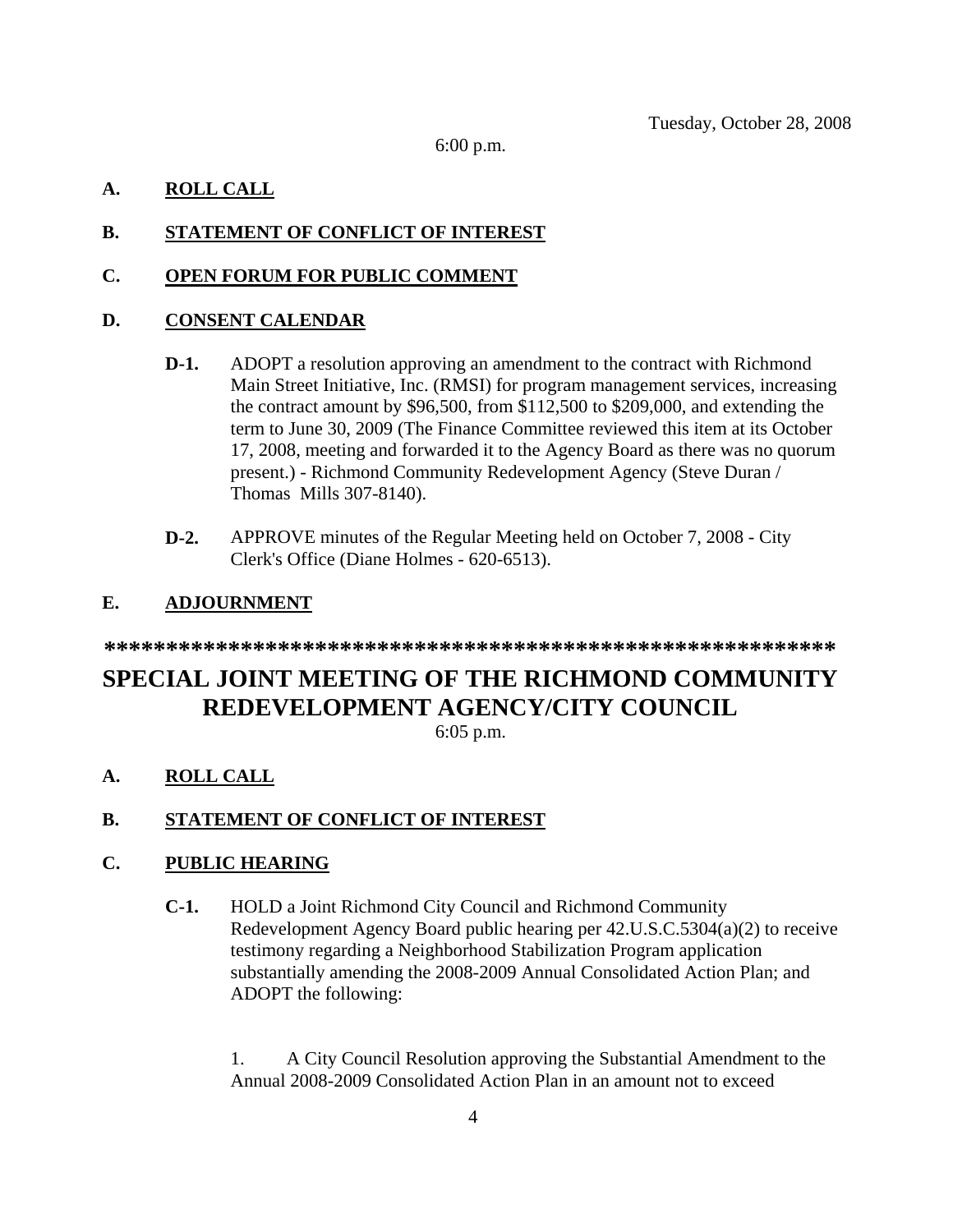Tuesday, October 28, 2008 \$3,346,105 in Title III of Division B Funds from the Housing and Economic Recovery Act of 2008, and authorizing the submittal of the Neighborhood Stabilization Program application per CFR 5255-N-01.

2. A Community Redevelopment Agency Board Resolution for the administration of the Neighborhood Stabilization Program, authorizing the Executive Director to negotiate and execute all related documents to accept and expend NSP Funds as approved by HUD - Richmond Community Redevelopment Agency (Steve Duran/Patrick Lynch 307-8140).

### **D. CONSENT CALENDAR**

**D-1.** APPROVE minutes of the Special Meetings held on September 16 and October 7, 2008 - City Clerk's Office (Diane Holmes - 620-6513).

### **E. AGENCY/COUNCIL AS A WHOLE**

**E-1.** ADOPT a joint City/Agency resolution as follows: (1) supporting the use of Measure J Transportation Sales Tax Funds programmed for the Richmond Parkway and West County ferry service to assist with the design and construction of the Marina Bay Parkway Grade Separation, and (2) authorizing the execution of a three-party agreement among the City of Richmond, the Richmond Community Redevelopment Agency, and the City of Hercules - Richmond Community Redevelopment Agency (Steve Duran/Alan Wolken 307- 8140).

# **F. ADJOURNMENT**

**\*\*\*\*\*\*\*\*\*\*\*\*\*\*\*\*\*\*\*\*\*\*\*\*\*\*\*\*\*\*\*\*\*\*\*\*\*\*\*\*\*\*\*\*\*\*\*\*\*\*\*\*\*\*\*\*\*\*** 

# **CITY COUNCIL**

7:00 p.m.

**A. ROLL CALL**

# **B. STATEMENT OF CONFLICT OF INTEREST**

**C. AGENDA REVIEW**

#### **D. PRESENTATIONS, PROCLAMATIONS, AND COMMENDATIONS**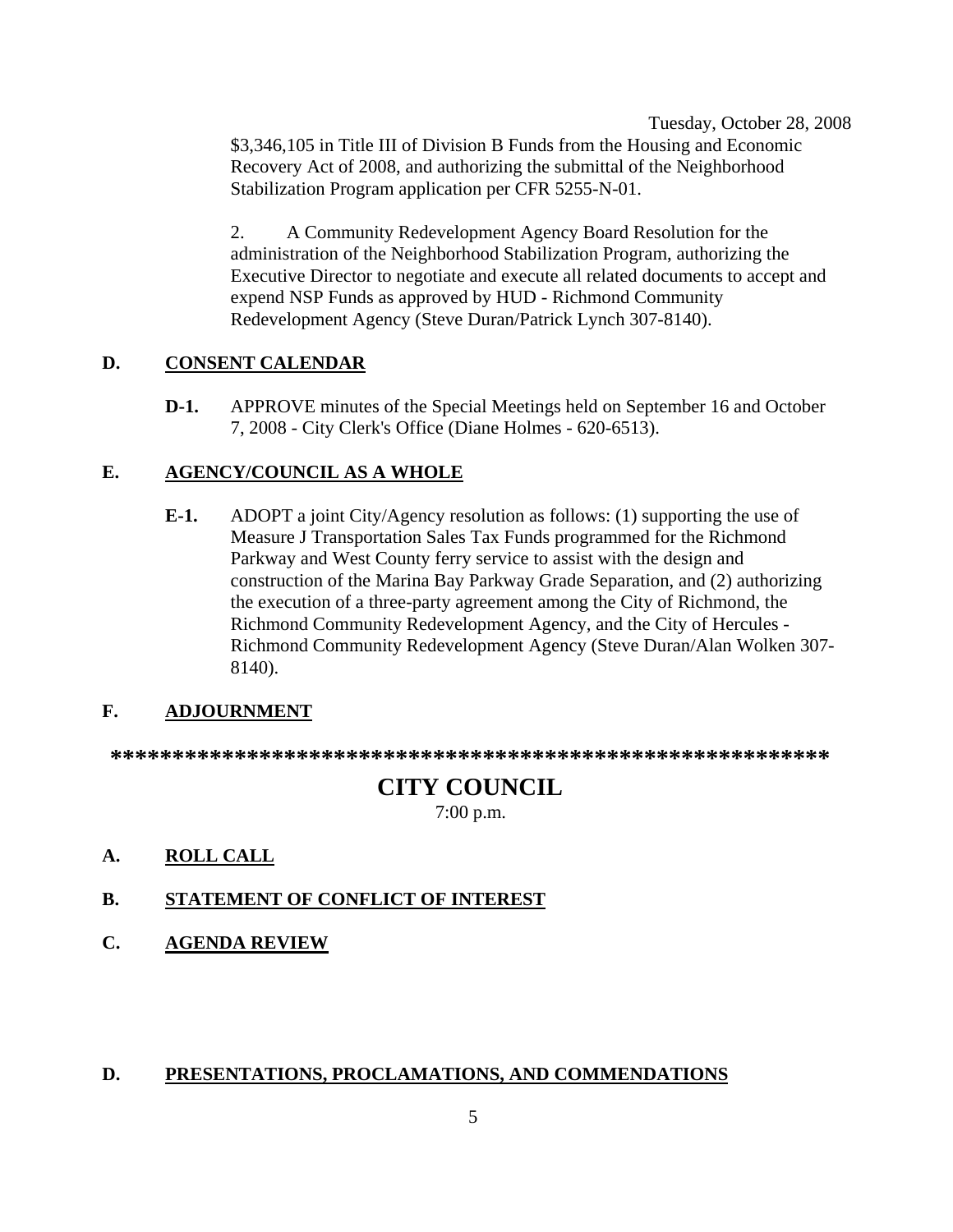- **D-1.** Present Certificates of Appreciation to the Latino Peace Officers Association, the Latino Firefighters Association, and St. Vincent de Paul for their contribution to the community - Mayor McLaughlin and Vice Mayor Marquez (620-6581).
- **D-2.** Presentation by East Bay Municipal Utility District (EBMUD) Board President Lesa McIntosh concerning the current water shortage - Councilmembers Viramontes and Lopez (620-6581).
- **D-3.** Present proclamation honoring American Red Cross Bay Area's Act of Courage Heroes award recipients Michael Harrison, Dante Lee, Fredrick Madden, Espenosa Matthews, and Ricardo Mendoza, for risking their lives to rescue members of the Zaragoza family from a house fire in December 2007 - Mayor McLaughlin (620-6503).

### **E. REPORT FROM THE CITY ATTORNEY OF FINAL DECISIONS MADE AND NON-CONFIDENTIAL DISCUSSIONS HELD DURING CLOSED SESSION**

### **F. CONSENT CALENDAR**

- **F-1.** ADOPT a resolution authorizing placement of liens on property tax rolls for unpaid garbage collection service fees - Finance Department (James Goins 620- 6740).
- **F-2.** ADOPT a resolution approving modification of the stop controls at Garrard Boulevard, Canal Boulevard, and the Burlington Northern Santa Fe (BNSF) Railway yard driveway, changing the existing four-way stop to a two-way stop - Engineering Department (Rich Davidson 307-8105).
- **F-3.** ADOPT a resolution approving the removal of the existing stop control on Regatta Boulevard at Marina Bay Parkway and replacement of this stop control with a right-of-way yield sign for southbound Marina Bay Parkway traffic turning onto Regatta Boulevard - Engineering Department (Rich Davidson 307- 8105).
- **F-4.** ACCEPT the work completed by Top Grade Construction, Inc. for the 2007 Pavement Rehabilitation Area A Project at a final construction cost of \$5,240,082.42 - Engineering (Rich Davidson 307-8105).
- **F-5.** ACCEPT the work completed by Bay Cities Paving and Grading, Inc. for the 2007 Pavement Rehabilitation Area B Project at a final construction cost of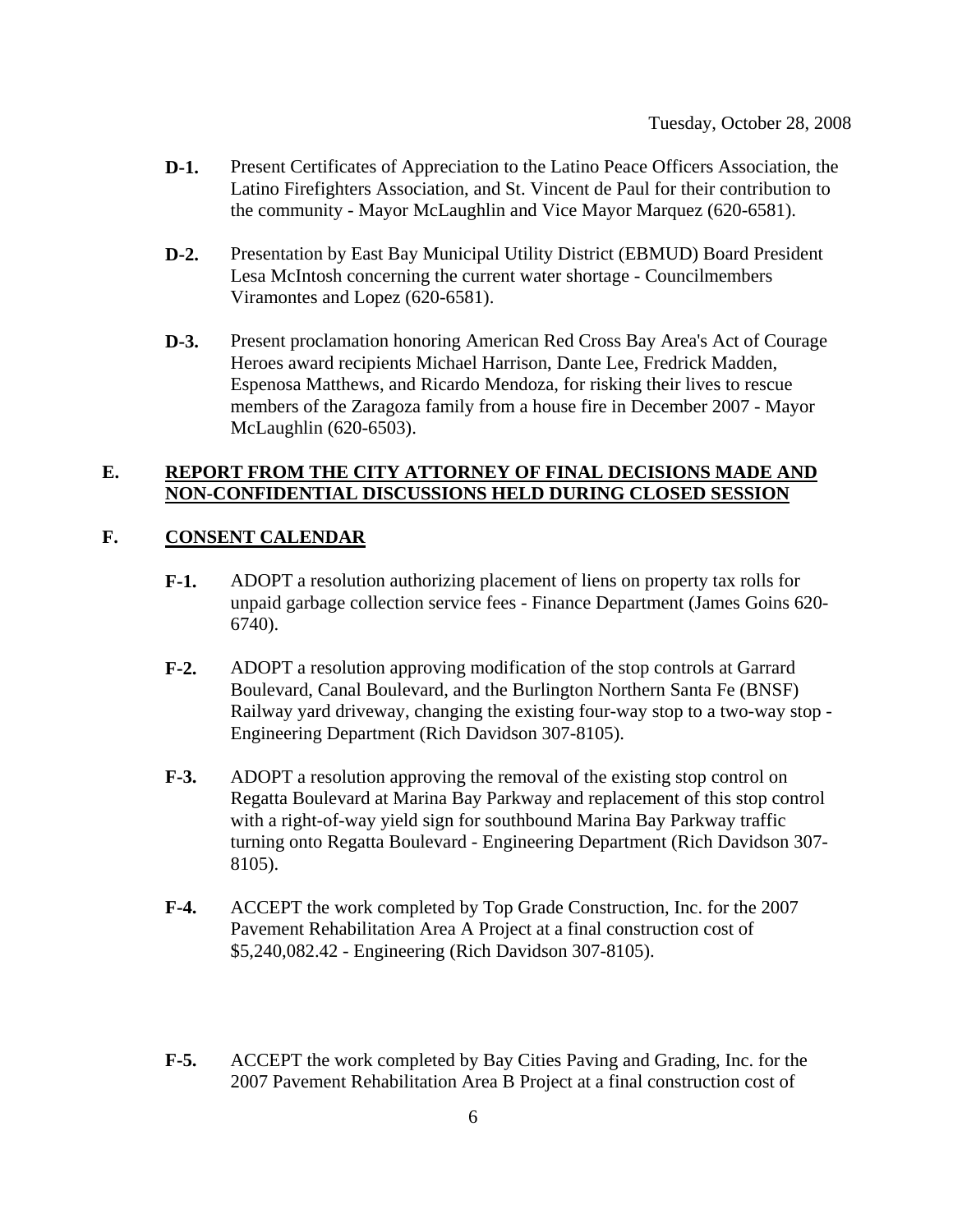\$1,842,100.39 - Engineering (Rich Davidson).

- **F-6.** APPROVE a contract with Muller & Caulfield Architects (M&C) to provide architectural, engineering and construction support services for the retrofit at 2705 Macdonald Avenue to house the Employment & Training Department in an amount not to exceed \$281,893 with a term from November 1, 2008, through June 30, 2010 (The Finance Committee reviewed this item at its October 17, 2008 meeting, but a quorum was not present to make a recommendation to the City Council.) - Redevelopment Agency / Employment & Training (Steve Duran/Sal Vaca 307-8140).
- **F-7.** APPROVE a contract with Bellecci & Associates Inc. to provide professional design services to assess the structural integrity and develop repair strategies for the roofs at Fire Stations 61, 62, and 64 in an amount not to exceed \$45,000.00 - Public Works (Yader A. Bermudez 231-3008).
- **F-8.** APPROVE a contract with Mark Albertson, AIA to provide professional design and engineering services for replacement of a damaged roof beam at Booker T. Anderson Center in an amount not to exceed \$13,800.00 - Public Works Department (Yader Bermudez 231-3010).
- **F-9.** APPROVE amendment of contract with Mark Albertson, AIA Architect to provide professional design and engineering services to remodel Fire Station 68 in an amount not to exceed \$22,930.00 for a total contract amount of \$88,245.00 - Public Works Department (Yader Bermudez 231-3010).
- **F-10.** APPROVE a contract with Mark Albertson, AIA Architect to design and provide construction support for the installation of two new above-ground fuel stations at Richmond Fire Stations 63 and 68 in an amount not to exceed \$36,050.00 - Public Works Department (Yader Bermudez 231-3010).
- **F-11.** APPROVE a contract with ProForce Marketing for the purchase of 20 X26E Tasers, at a total cost of \$17,801.23 - Police Department (Chief Magnus, 620- 6655).

**F-12.** ACKNOWELDGE: (1) the City's receipt of an oversight cost reimbursement account letter that allows the California Regional Water Quality Control Board (CRWQB) to be reimbursed \$135 an hour annually for overseeing the cleanup